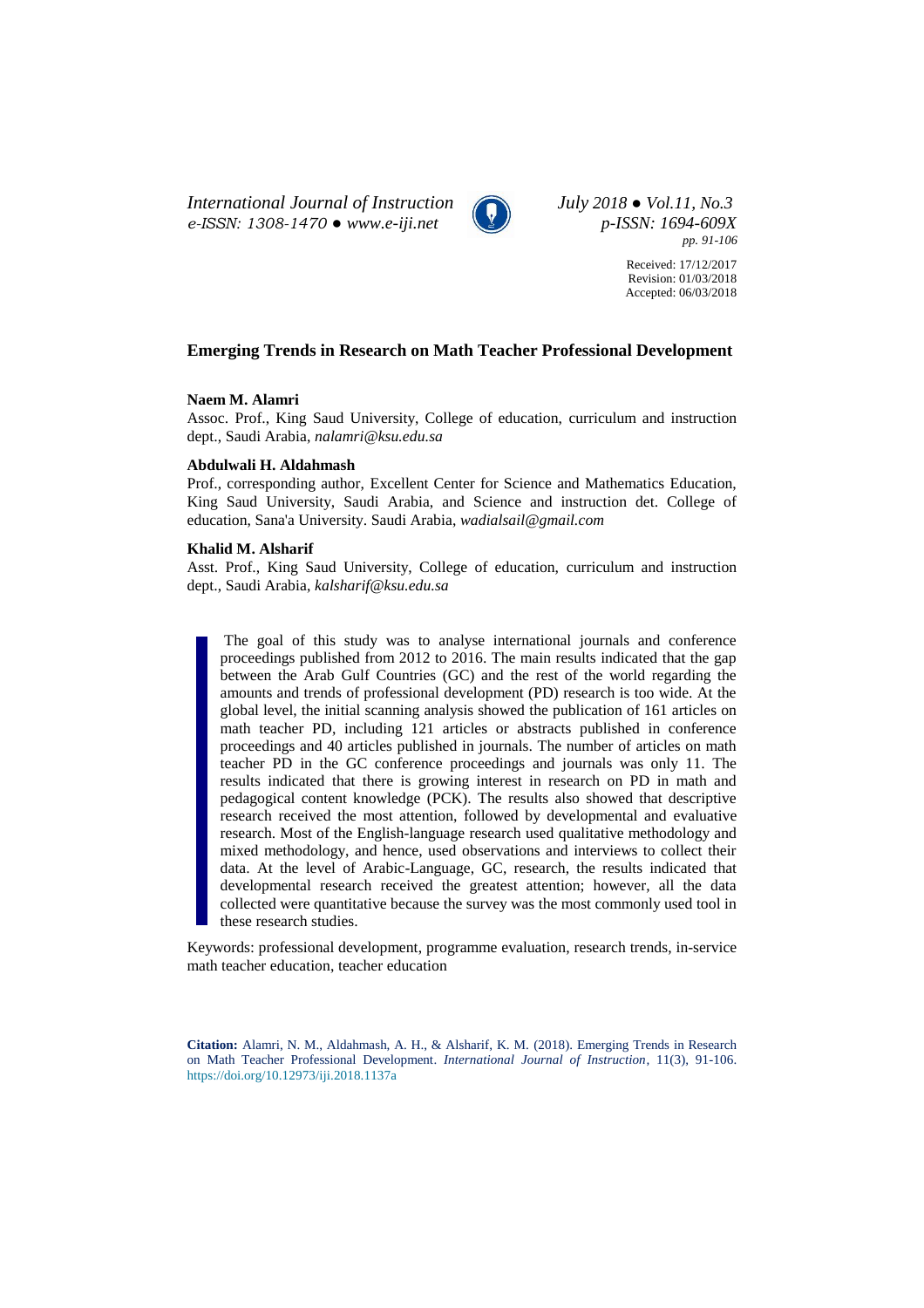# **INTRODUCTION**

Reviews of research on mathematics teachers' CPD have been attracting mathematics educators (Back, Hirst, Geest, Joubert, & Sutherland, 2009; Joubert, & Sutherland, 2008; Karimi, 2011; Simon, 2006; Cordingly, Bell, Rundell, & Evans, 2003; Potari, 2011; Roth, & Radford, 2011). These educators have concluded that CPD had an important impact on classroom practice. Other studies such as Sugrue (2009) conclude that teachers' professional learning opportunities positively influence classroom practices and, ultimately, student learning.

For CPD to be effective, it should concentrate on the renewal of teachers' knowledge and skills related to teaching the specific subject matter. In this regard, Shulman (1986, p. 9-10, 1987, p. 9) and his colleagues and students (e.g., Carlsen, 1987; Gudmundsdottir & Shulman, 1987; Marks, 1990) addressed three categories of teaching content knowledge: subject matter (content) knowledge, instructional methods (pedagogical knowledge), and a new category named pedagogical content knowledge (PCK). Shulman (1986) stressed that PCK is a special kind of content knowledge "which goes beyond knowledge of subject matter per se to the dimension of subject matter knowledge for teaching" (p. 9). He added, "I still speak of content knowledge here, but of the particular form of content knowledge that embodies the aspects of content most germane to teachability" (p. 9). Effective CPD should be accompanied by an evaluative model such as that created by Guskey (Guskey, 2000), which consists of the following five areas:

- 1- Participant reaction
- 2- Participant learning
- 3- Organizational support and change
- 4- Participants' use of new knowledge and skills
- 5- Pupil learning outcomes

Regarding types of CPD, studies have reported a wide variety of teachers' CPD programmes (McNamara, Jaworski, Rowlan, Hodgen, & Prestage, 2002; Millett, Askew, & Simon, 2002), CPD frameworks and models (Kennedy, 2005; Mullins, Lepicki, & Glandon, 2010; Sailors, & Price, 2015), specialized training (Purrazzella, & Mechling, 2013; Martin-Dorta, Saorin, & Contero, 2011), short workshops (Butler, & Schnellert, 2012; Darling-Hammond, Chung Wei, Andree, & Richardson, 2009), coaching (Edwards, & Newton, 1995), one-day conferences, workshops lasting a week or two and multi-year advanced degree programmes. These types of CPD may be provided on site, inside or outside the school, or online. All these forms of PD are intended to improve teachers' professional knowledge, skill, and competencies.

The approach of research trend studies has also attracted the attention of many scholars within the academic and scientific communities (Chiappetta, 1976; Cavas, 2015; Cavas, Cavas, Ozdem, Rannikmae, & Ertepinar, 2012; Lee, Wu, & Tsai, 2009; Arvind, & Shahid, 2013). Scholars believe that interdisciplinary represents an important approach to addressing increasingly complex problems (Millar, Dillman, 2010; Millar, 2011; Menand, 2010; Wagner, Roessner, Bobb, 2009; Jacobs, Frickel, 2009; Falkenheim, 2010). They think that research trend studies may enhance the quality and measurements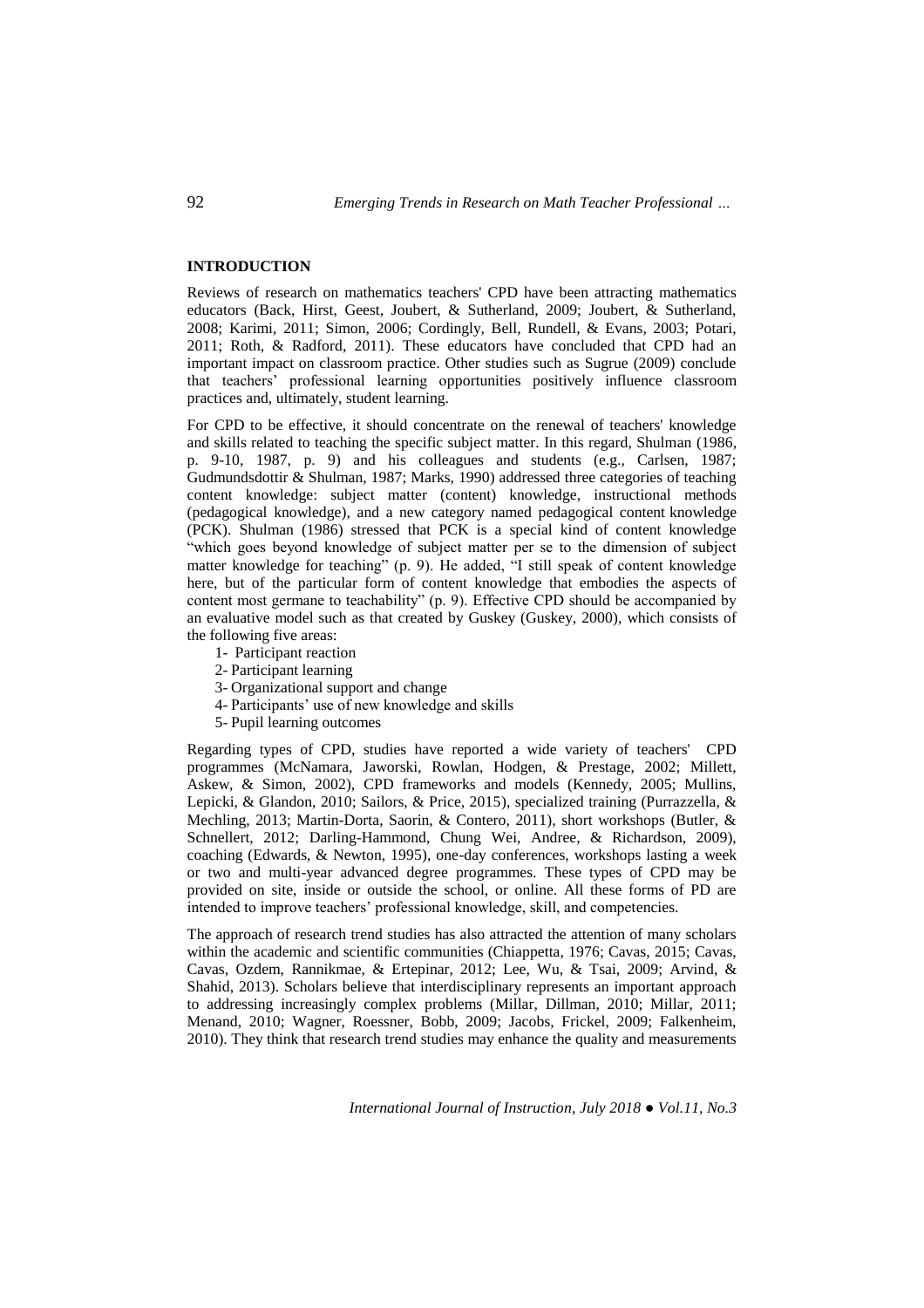of research, satisfying the demands of all stakeholders. Therefore, in-service teachers and other education practitioners should use evident from reviewing research in the field of their profession to get more knowledge about others CPD experiences and adopt them to their context (Guskey, 1986; Watkins, & Mortimore,1999; Cordingley & Bell, 2002). This new experience would increase their motivation and makes them more enthusiastic about mathematics teaching. This improvement may help students be more productive in mathematics and mathematical skills. Regarding studying research trends in the field of mathematics education Sánchez, (2011) argued that this type of studies represent the main research topics that are currently addressed by mathematics teacher educators' community. He also stressed that the review of research trends in the field of in-service mathematics teachers contributed to the identification of new research trends such as online mathematics teacher education, and the design and role of tasks in mathematics teacher education that have not been previously reported.

To publish an article in well-respected international journals, such as the Journal for Research in Mathematics Education, Educational Studies in Mathematics, and the Journal of Mathematics Teacher Education (JMTE), one must be skilful. Similarly, participation in international conferences organized by well-known organizations such as the National Council of Teachers of Mathematics (NCTM), the International Group for the Psychology of Mathematics Education (PME), and the Mathematics Education Research Group of Australasia Incorporated (MERGA) requires magnificent research skills. Prominent researchers from all countries compete to publish in such journals and to participate in such conferences, either for the purposes of academic promotion (Henson, 2001) or for scientific reputation. These journals and conferences focus on research related to math education or to math teacher education. Therefore, analysing the research published in these sources is very important. Doing so, will provide us with rich information that might help us in developing our students' research skills and help us plan more effective CPD for math teachers. In addition, trend studies are undertaken through documentary analysis or surveys at repeated intervals, which can help in predicting what is likely to take place in the future. Furthermore, studying the trends of articles published in these sources is of great importance to scholars and researchers around the world. It will provide them with the core of the experience of the most prominent schools that have published in these journals or that have participated in these conferences with regard to their experience with PD approaches or their research experiences.

Our study examines studies and literature from around the world. We argue that doing so can lead to the identification of many factors that can support the successful implementation of new approaches to teacher CPD in Saudi Arabia, the Gulf countries (GC), and the rest of the world (researchers from all over the world published in the targeted journals or participated in analysed conference). First, this examination might provide us with a clear vision of effective CPD. Second, it can provide valued information that can convince concerned officials about the type of programmes that are needed for effective and sustainable CPD for in-service mathematics teachers. Third, it might provide a basis for the allocation and arrangement of all necessary resources, guaranteeing the effectiveness of all types of teacher CPD.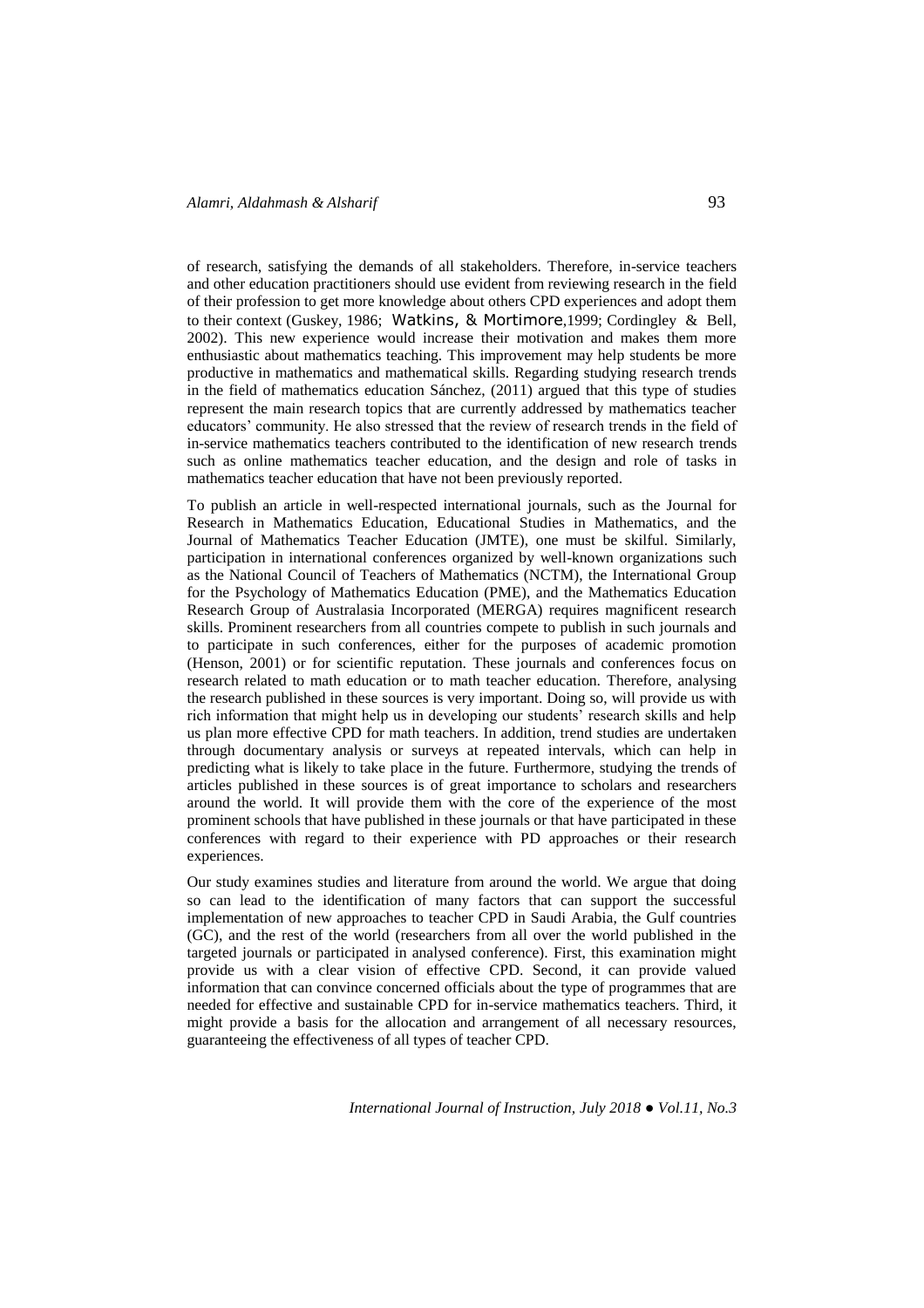It should be noted that this study covers articles published in a wide range of journals and conference proceedings from around the world, whereas other studies have covered articles published in either one region or a specific journal or a limited number of journals or conference proceedings.

### Focal questions

To identify and describe the research trends related to in-service mathematics teachers' CPD, the following main focal questions and sub questions were posed.

1- What are the prevalent general trends in research related to in-service mathematical teachers' CPD in the selected journals and conference proceedings from 2012 to 2016?

What subjects and issues did CPD activities and programmes emphasize?

What are the types of CPD activities and programmes?

What are the contexts of CPD activities and programmes?

2- What are the prevalent general methods used in research related to in-service mathematics teachers' CPD in the selected journals and conference proceedings from 2012 to 2016?

What are the purposes of the analysed research on CPD activities and programmes?

What are the tools used in the analysed research on CPD activities and programmes?

 What are the types of data collected in the analysed research on CPD activities and programmes?

# **METHOD**

In this trend analysis study the following major themes were covered. First, the trends in the analysis of these journal publications, particularly comparing journals and the years from 2012 through 2016 were identified. Next, we compared the trends in articles published in English-language journals and conferences proceedings with the trends in articles published in Arabic-language journals and conference proceedings. Finally, an analysis was conducted to look for the variables specified in the focus questions of this study. By answering these questions, we may uncover trends that might help us in the following ways: first; they might help us to propose solid, effective, and sustainable CPD programmes for mathematics teachers. Second, they might help us in proposing a systematic research map for the Excellent Research Centre of Science and Mathematics Education and for our graduate students who are willing to conduct research studies in the field of mathematics teachers' CPD.

#### **Selection strategy**

A search of the SDL, [Dar Almandumah,](https://ar-ar.facebook.com/DarAlmandumah/) [EduSearch,](https://www.google.com.sa/url?sa=t&rct=j&q=&esrc=s&source=web&cd=5&cad=rja&uact=8&ved=0ahUKEwia9rPD2NTUAhXCvhQKHeqaDTcQjBAILTAE&url=http%3A%2F%2Fmandumah.com%2Fedusearchdb&usg=AFQjCNE2o7vZLCGpHaCweZljzZkuvW_rJw) and Scopus databases from 2012 through 2016 was done to find the targeted journals and conferences proceedings. Three English-language journals (Research in Mathematics Education, Educational Studies in Mathematics, and the JMTE), and three conferences (the NCTM, the PME, and the MERGA) were selected from various parts of the world (see Table3). In addition, the following eleven Arabic-language journals were selected: (1) Message of the Arabian Gulf, (2) Message of Educational & Psychological Sciences, (3) the Journal of Educational Sciences (KSU, SA), (4) the Journal of Education & Psychology (KSU,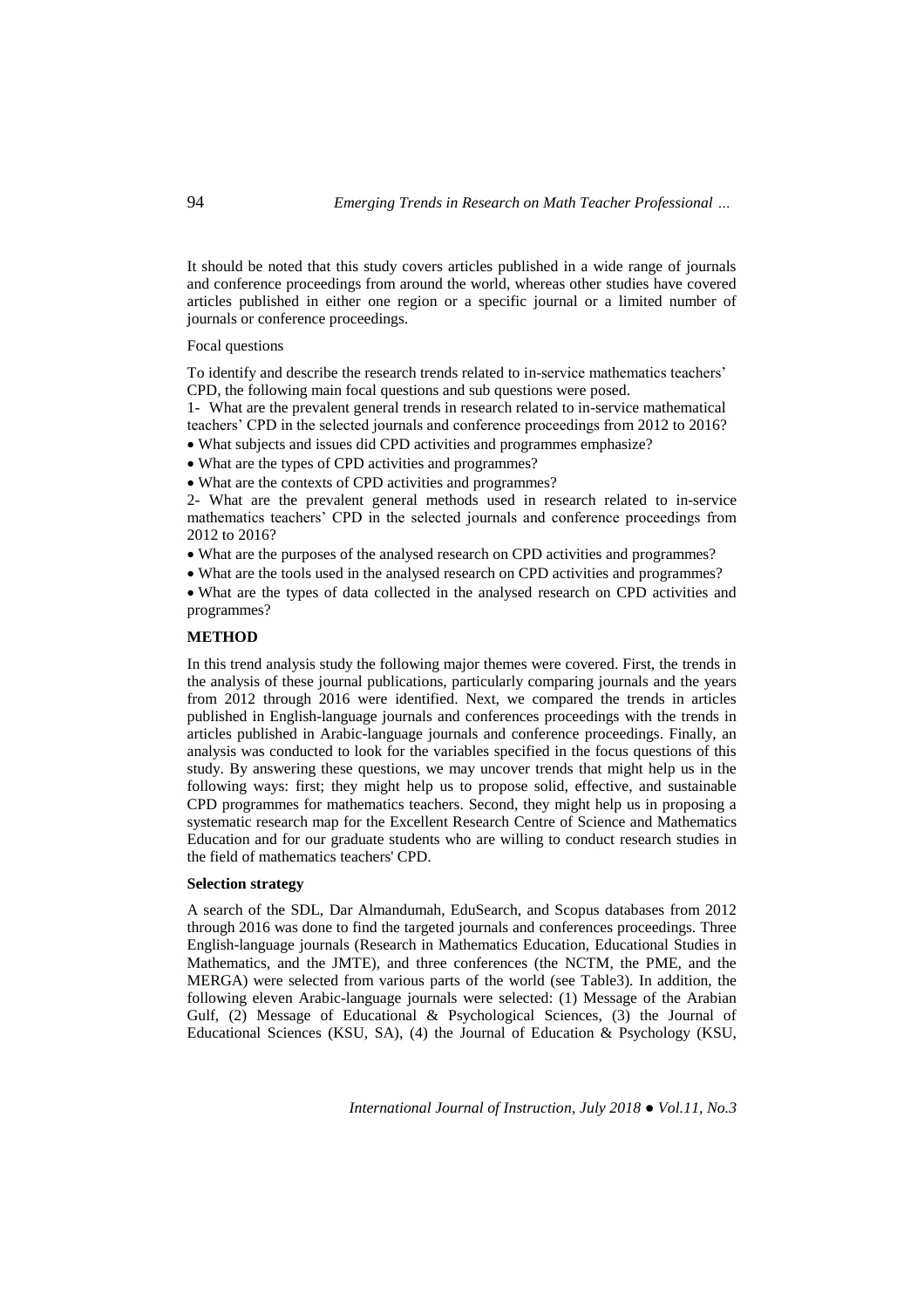SA.), (5) the Journal of Educational and Psychological Studies (SQU), Oman, (6) the Journal of Educational Studies (UQU, SA), (7) the International Journal of Educational Research (EU, UAE), (8) the Journal of Tybah University for Educations Sciences (TU, SA), (9) the Journal of Educational & Psychological Sciences (QU, SA), (10) the Saudi Journal of Higher Education (MOE, SA), and (11) the Educational Journal (KU, Kuwait). Six conferences (the Saudi Society for Educational & Psychological Sciences Conference (JESTEN), the Excellence Conference in the Teaching and Learning of Science and Mathematics (ECSME, SA), the Umalqura University Conference (UQU, SA), the King Khalid University Conference, and the Baha University Conference) have been selected from the GC (see Table 2). Only the sixth Arabic conference (the Saudi Association for Mathematical Science Conference, KSU, SA) specializes in math education, while the other conferences are general. To identify and collate articles to be analysed, the terms 'mathematics', 'teacher', 'continuous professional development (CPD)', 'professional growth', and 'professional training' were used. The search resulted in 161 English-language articles related to math teacher CPD but only 11 articles in the Arabic-language sources. Finally, the analysis tool was used to explore the following categories: the focus of CPD, the types of CPD, the context of CPD, the purposes of the research, the research tools, and the types of data collected. More Arabic-language journals had been chosen because they are not specialized in one subject of a specific discipline; instead, most of them publish articles from various educational disciplines. Similarly, most of the conferences accept papers from various disciplines. It is worth clarifying that during the analysis of some papers, we could obtain some of the information from the abstract and other information from the text. However, for most of the needed information from the analysed research papers, the whole article must be read to obtain all the information or data.

### **Sample**

The selection of the sample was performed in three steps: first, we selected 3 international conferences and 3 well-known journals from different parts of the world, as well as 6 conferences and 11 journals from the Arabian GC. Second, we scanned the contents of all selected journals and conferences to search for studies that address math teacher CPD. The total number of articles scanned was 3619, including 3086 articles or abstracts published in conference proceedings and 533 articles published in journals, in addition to 1740 articles published in Arabic-language journals (302) and conference proceedings (1438). Third, the scanning resulted in 161 English-Language articles on math teacher CPD, and only 11 articles on math teacher CPD were published in conference proceedings and journals in the GC. In approaching the task, we decided to investigate the trends in articles related to CPD published in three English-language journals and three international conference proceedings from 2012 to 2016 based in Europe (Educational Studies in Mathematics), America (the Journal for Research in Mathematics Education), and East Asia (the JMTE) to compare the citations of CPD in the regions mentioned above and in the GC. The number of samples from journals and conference proceedings published in the English language is presented below.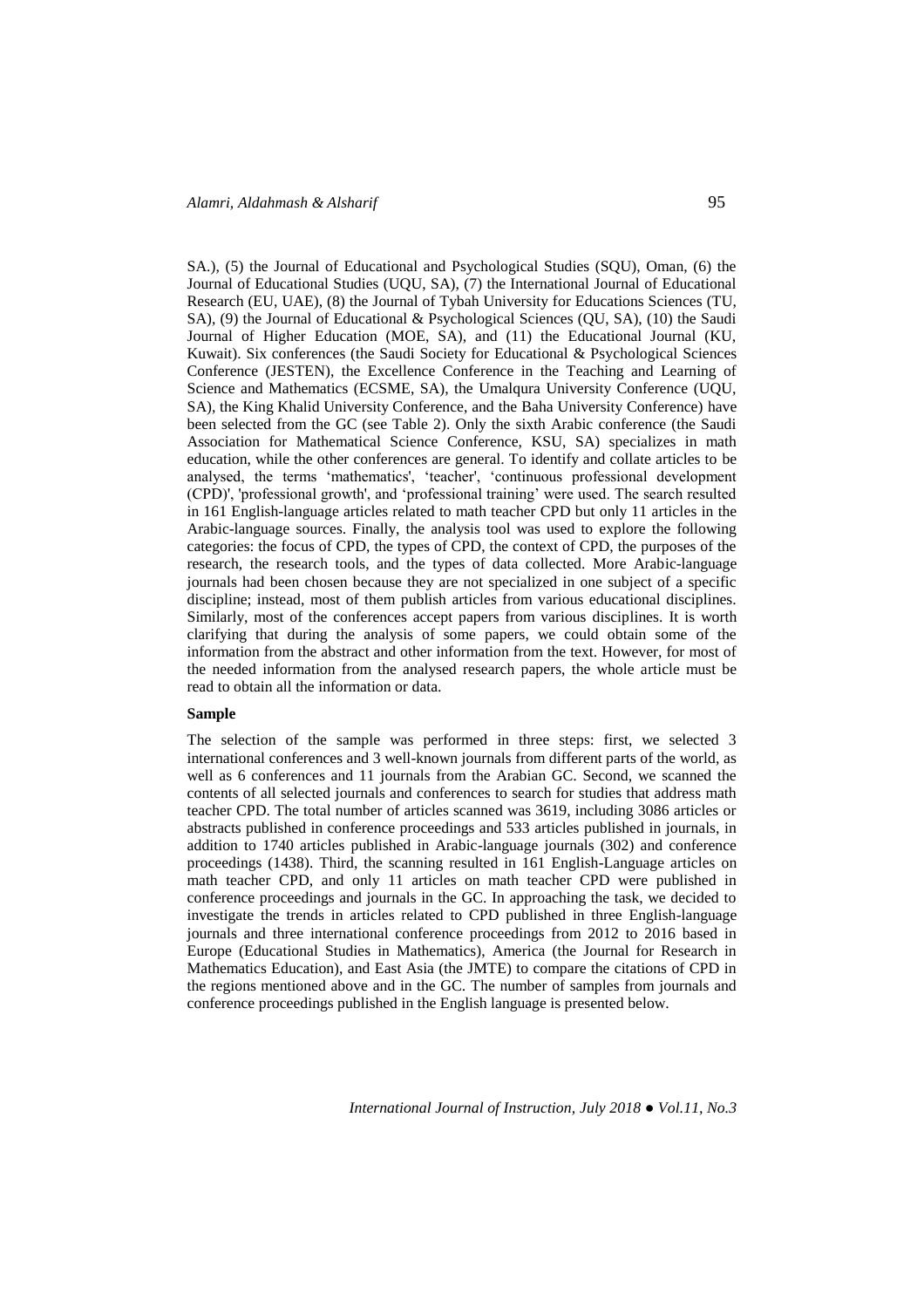Table 1

Total articles and professional development (PD) articles in the samples taken from English-language journals and conference proceedings

|                            | Year |    |      |          |      |          |     |      |     |     |       |           |        |
|----------------------------|------|----|------|----------|------|----------|-----|------|-----|-----|-------|-----------|--------|
| &<br>Journal<br>conference | 2012 |    | 2013 |          | 2014 |          |     | 2015 |     |     | Total |           | papers |
|                            | All  | PD | All  | PD       | All  | PD       | All | PD   | All | PD. | All   | <b>PD</b> |        |
| <b>JERME-J</b>             | 23   | 4  | 23   | $\Omega$ | 17   | $\theta$ | 18  |      | 22  | 0   | 103   | 5         | 4.85   |
| ESM-J                      | 69   | 0  | 77   | 2        | 44   |          | 60  | 3    | 64  | 0   | 314   | 6         | 1.91   |
| JMTE-J                     | 25   |    | 19   |          | 21   | 5        | 26  | 3    | 25  | 9   | 116   | 29        | 25     |
| NTCM-C                     | 60   | 8  | 61   | 4        | 79   | $\Omega$ | 98  | 11   | 89  | 13  | 387   | 36        | 9.30   |
| PME-C                      | 303  | 10 | 456  | 17       | 603  | 20       | 321 | 6    | 440 | 11  | 2123  | 64        | 3.01   |
| <b>MERGA-C</b>             | 1217 | 5  | 108  |          | 126  | 4        | 119 | 6    | 96  | 5   | 576   | 21        | 3.65   |
| Total                      | 1697 | 32 | 753  | 31       | 2030 | 30       | 642 | 30   | 736 | 38  | 3619  | 161       | 4.45   |

Then articles published in six Arabic-language journals and the proceedings of eleven regional conferences based in the GC region were selected. The number of samples from journals and conference proceedings published in the Arabic language is presented below. The total number for the 5 years had been presented because PD research papers for every year could not be found, i.e., most of the PD columns over the years would have recorded zero.

#### Table 2

Total articles and professional development (PD) articles in the samples taken from Arabic-language journals and conference proceedings

| Journal &conference                                                            | All  | <b>PD</b>      | % Of PL        |
|--------------------------------------------------------------------------------|------|----------------|----------------|
| Message of the Arabian Gulf Journal                                            | 124  |                | .8             |
| Journal of Educational & Psychological Sciences (Bahrain)                      | 300  |                | .03            |
| Journal of Educational Sciences (KSU, SA)                                      | 155  |                | .6             |
| Message of Education & Psychology (KSU, SA)                                    | 148  |                | .7             |
| Journal of Educational and Psychological Studies (SOU, Oman)                   | 176  |                | $\cdot$ 3      |
| Journal of Educational Studies (UOU, SA)                                       | 26   | $\Omega$       | $\Omega$       |
| The International Journal of Educational Research (EU, UAE)                    | 83   | $\Omega$       | $\Omega$       |
| Journal of Tybah University for Educations Sciences (TU, SA)                   | 23   | $\Omega$       | $\Omega$       |
| Journal of Educational & Psychological Sciences (QU, SA)                       | 84   |                | .9             |
| Saudi Journal of Higher Education (MOE, SA)                                    | 85   | $\Omega$       | $\Omega$       |
| The Educational Journal (KU, Kuwait)                                           | 234  | $\Omega$       | $\Omega$       |
| Saudi Society for Educational & Psychological Sciences Conference (JESTEN, SA) | 59   |                | 1.7            |
| The Excellence Conference in Teaching and Learning of Science and Mathematics  | 25   |                | $\overline{4}$ |
| (ECSME, SA)                                                                    |      |                |                |
| Saudi Society for Math Sciences Conference (JESR, SA)                          | 37   |                | 2.7            |
| Umalqura University Conference (UQU, SA)                                       | 94   | $\overline{c}$ | 2.5            |
| King Khalid University Conference (SA)                                         | 15   | $\Omega$       | $\Omega$       |
| Baha University Conference (SA)                                                | 72   | 0              | $\Omega$       |
| Total                                                                          | 1740 | 11             | .6             |

#### **Validity and reliability**

The researchers prepared the initial version of the analysis tool. It consisted of nine areas: the dependent and independent variables, the focus of PD, the types of PD, the context of PD, the purposes of the research, the research tools, the types of data collected, the number of researchers, and the number of samples. To ensure the validity of the analysis tool, it was submitted to a number of specialized experts from the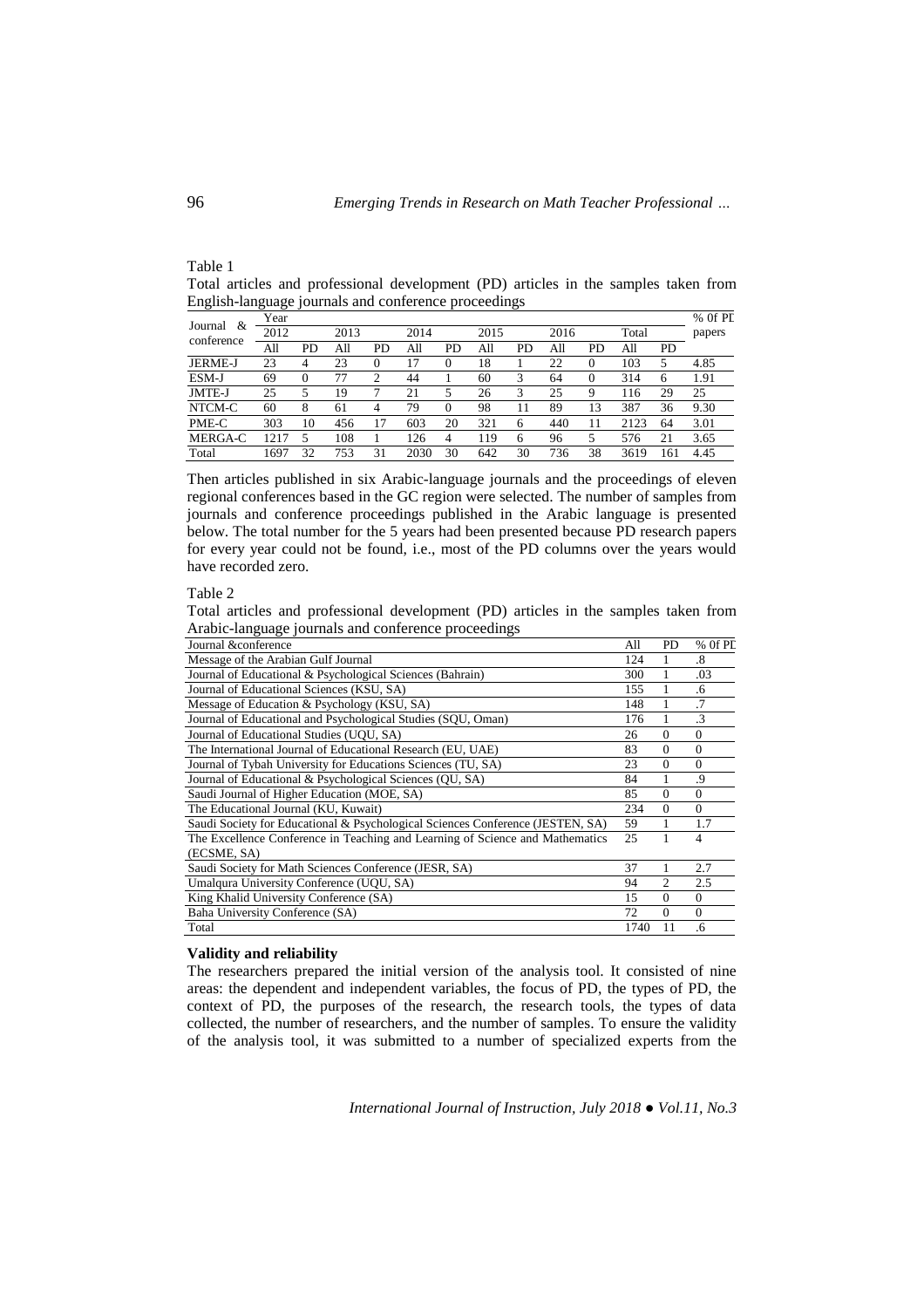department of curricula and instruction, and it was adjusted based on their remarks. According to the experts' feedback, the tool was modified, and some parts were altered. For example, some areas, i.e., the dependent and independent variables, the number of researchers, and the number of samples, were removed, and some wording was modified. The final version of the tool consisted of six areas: the focus of PD, the types of PD, the context of PD, the purposes of the research, the research tools, and the types of data collected. Then, to ensure the reliability of the analysis, about 15 articles (3 from each year), which represents approximately 10% of the English-language research articles, and all 11 of the Arabic-language articles were selected. Then, to ensure reliability, four experienced ratters were assigned to analyse these articles, two for the articles published in English and two for the articles published in Arabic. The values of the coefficients for the English-language articles fall between .74 and .89, and for the Arabic article, the kappa values were between 0.71 and .80. According to Altman (1991), the extent of agreement is very good if the kappa values fall between .81 and 1.00, good if they fall between .61 and .80, moderate if they fall between .41 and .60, and poor if they are less than .20. Accordingly, the levels of agreement between each of the two ratters of the English-language articles was between very good and good, and it was good for the Arabic-language articles.

Two ratters coded the selected sample of articles from each year. The inter-ratter reliability values were determined using kappa reliability coefficients (Table 3).

|--|--|

Cohen's kappa values for inter-rater reliability coefficients

| Source  | Years |           |      |       |         |  |  |  |  |  |  |  |  |
|---------|-------|-----------|------|-------|---------|--|--|--|--|--|--|--|--|
|         | 2012  | 2013      | 2014 | 2015  | 2016    |  |  |  |  |  |  |  |  |
| English |       | o2<br>ده. | .84  |       | .89     |  |  |  |  |  |  |  |  |
| Arabic  | 70    | . .       | .80  | . . 0 | 70<br>. |  |  |  |  |  |  |  |  |

These results indicate that the agreement values between the two ratters in both the English and Arabic sources were high enough to allow us to use the analysis tool for the analysis of the selected articles.

# **FINDINGS**

The following themes dominate the analysed studies on in-service math teacher PD: the focus of PD, the types of PD, the context of PD, the objective of the research, the research tools, and the types of data collected. The results of the analysis of research in GC and the rest of the world, including different regions of non-Arabic-speaking foreign countries (F) that publish in the English language are presented below.

Table 4 includes the frequencies of the categories under the first theme (focus of PD) in the GC and the F. Only 11 CPD articles were found in the GC publication sources compared to 161 articles in the F publication sources. Approximately 29 articles concentrated on constructivist approaches (inquiry, problem-solving, learning cycles, thinking skills, and other strategies and teaching methods), compared to zero articles in the GC publication sources addressing these issues. Similarly, 27 English-language articles address lesson study and PCK, compared to only 2 Arabic-language articles from the GC.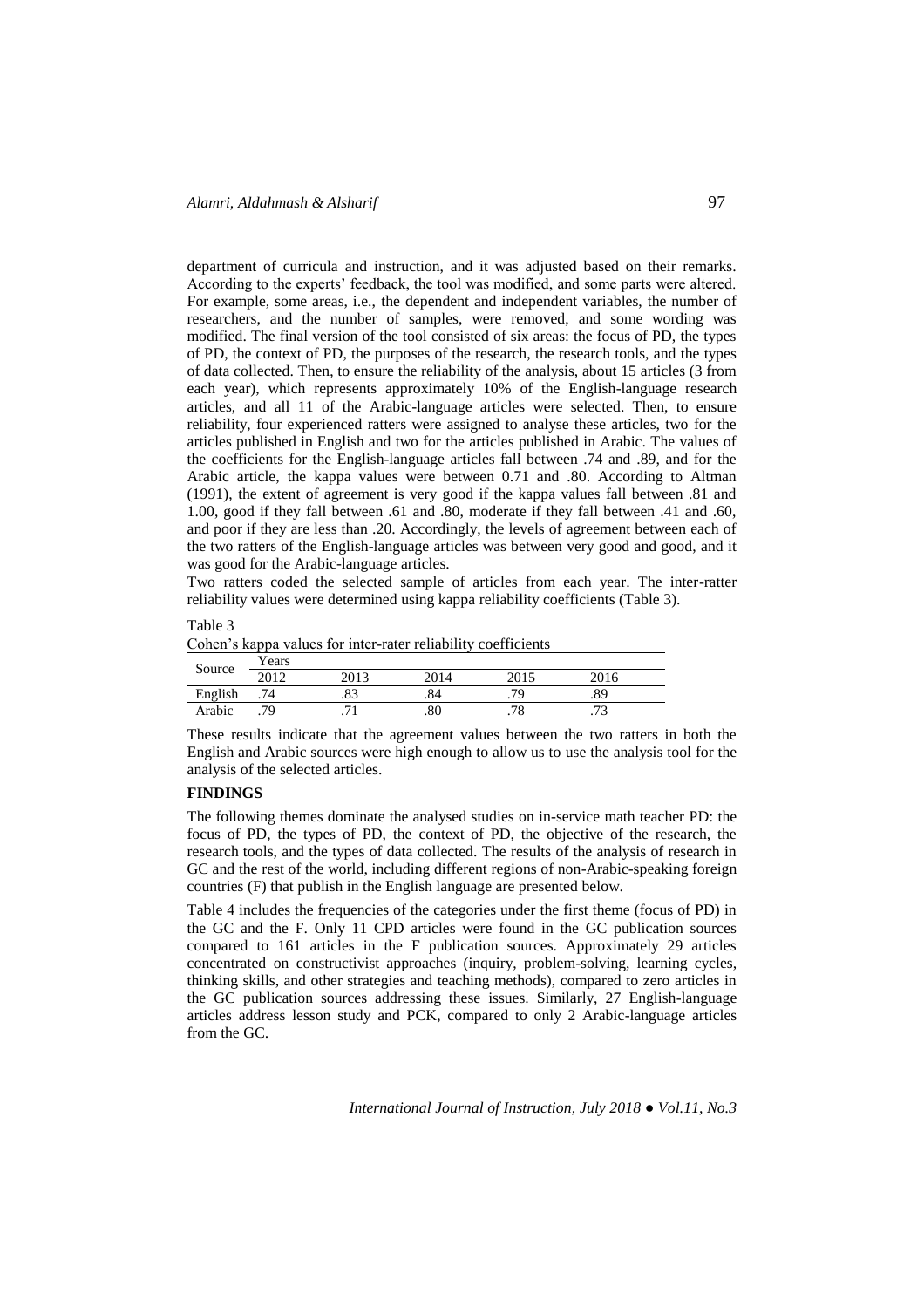| Table 4                           |  |
|-----------------------------------|--|
| Focus of professional development |  |
| Vear                              |  |

|                                       | Year     |               |          |          |          |          |    |          |    |            |       |    |
|---------------------------------------|----------|---------------|----------|----------|----------|----------|----|----------|----|------------|-------|----|
| Focus of professional development     |          | 2012          |          | 2013     |          | 2014     |    | 2015     |    | 2016       | Total |    |
|                                       | F        | GC            | F        | GC       | F        | GC       | F  | GC.      | F  | GC         | F     | GC |
| Inquiry, problem-solving and thinking | 21       | $\Omega$      | 6        |          |          | $\Omega$ | 3  |          | 6  |            | 29    |    |
| <b>PCK</b>                            |          | $\theta$      | 15       | $\theta$ | 16       | $\theta$ | 13 |          | 22 |            |       |    |
| Lesson study                          |          | 0             | 3        | $\Omega$ | h        | $\Omega$ |    | $^{(1)}$ | 4  | ာ          | 27    | ↑  |
| Action research                       |          | $\Omega$      | 0        | $\Omega$ | $\Omega$ | $\Omega$ | 2  | $\Omega$ | 3  | $\Omega$   |       | 0  |
| Communities of practice and learning  |          | $\Omega$      | $^{(1)}$ | $\Omega$ |          | $\Omega$ | 5  | $^{(1)}$ |    | $^{\circ}$ | 8     | 0  |
| Beliefs and perspectives of teachers  | $^{(1)}$ | 2             | 6        | $\theta$ |          |          |    |          | ↑  | $\Omega$   | 13    | 4  |
| and students                          |          |               |          |          |          |          |    |          |    |            |       |    |
| Total                                 | 32       | $\mathcal{L}$ | 31       |          | 30       |          | 30 |          | 38 | 4          | 161   | 11 |

Regarding the second theme, namely, the types of PD, it was found that there were four types of CPD, as shown in Table 5. As found with the previous theme, only 11 articles from GC sources were located, while 161 articles addressing the CPD types were located in the sources from the rest of the world. It can also be noted that 34 training programmes and workshops were located in the sources published in the English language while only two were published in the Arabic language journals. Similar results were observed regarding the other three types of CPD.

## Table 5

Types of professional development

| Types of professional development                                            |    | Year     |    |          |    |          |     |          |    |          |    |       |  |
|------------------------------------------------------------------------------|----|----------|----|----------|----|----------|-----|----------|----|----------|----|-------|--|
|                                                                              |    | 2012     |    | 2013     |    | 2014     |     | 2015     |    | 2016     |    | Total |  |
|                                                                              | F  | GC       | F  | GC.      | F  | GC       | F   | GC       | F  | GC       | F  | GC.   |  |
| Training programmes and workshops                                            |    | $\Omega$ | 9  | $\theta$ | 10 | $\theta$ | 4   |          | 66 |          | 34 | -2    |  |
| Professional development models                                              |    | $\theta$ | 8  |          | 10 | $\Omega$ | 6   | $\theta$ | 14 |          | 47 | -3    |  |
| CPD programmes (community of practice,<br>action research, teacher research) |    |          | 10 | $\Omega$ |    | $\Omega$ |     | $\Omega$ | 9  | $\Omega$ | 46 |       |  |
| Characteristics of PD (teacher needs,<br>teachers' perspectives on PD)       |    |          |    | $\Omega$ |    |          |     |          |    |          | 34 |       |  |
| Total                                                                        | 32 |          |    |          | 30 |          | 30. |          | 38 |          |    |       |  |

Table 6 includes the context of the CPD, which includes the location of the CPD (in or outside the school, on-site or distance learning), the time at which the CPD was held (summer or during the school year), and the period (the length of time consumed in conducting the CPD). The data in Table 6 show that most of the CPD programmes in foreign countries were conducted in school or in and out of the school (99), while the rest (25) were held out of school or were distance programmes. By contrast, all of the CPD programmes were held out of school. Regarding the time when the CPD activities were held, it is clear that almost all CPD activities (122) were held during the school year. In addition, Table 6 shows that all CPD programmes in foreign countries were of either long or medium duration, whereas all CPD programmes in the GC were of short duration. This finding indicates that no CPD programmes in the GC are well planned and that they are conducted as short and unconnected training sessions. The research related to CPD in the GC is scarce because most of the PD programmes are very short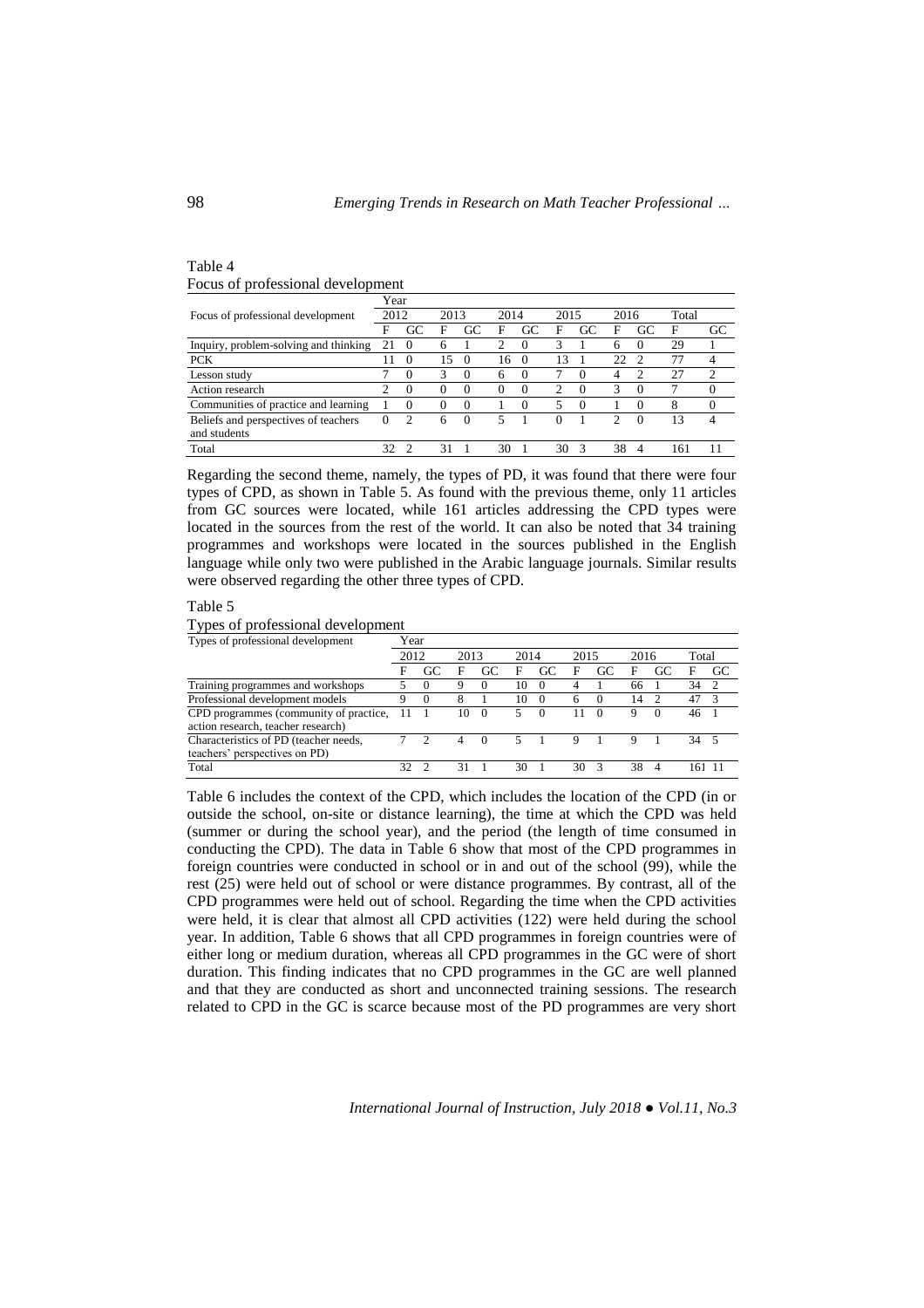and because no research, whether descriptive, developmental, or evaluative, on these CPD activities has been conducted.

# Table 6

PD context (location, time, and period)

|                           |                           | Year           |                |            |          |          |              |          |                |                |                  |                |                  |
|---------------------------|---------------------------|----------------|----------------|------------|----------|----------|--------------|----------|----------------|----------------|------------------|----------------|------------------|
| Domains                   | PD context                | 2012           |                |            | 2013     |          | 2014         | 2015     |                | 2016           |                  | Total          |                  |
| ocation<br>Time<br>Period |                           | F              | GC             | $_{\rm F}$ | GC       | F        | GC           | F        | GC             | F              | GC               | F              | GC               |
|                           | Out of school             | 11             | $\Omega$       | $\Omega$   |          | 6        |              |          | 3              | 5              | 3                | 23             | 8                |
|                           | Inside school             | 13             | $\Omega$       | 17         | $\Omega$ | 16       | $\mathbf{0}$ | 18       | $\mathbf{0}$   | 22             | $\Omega$         | 86             | $\mathbf{0}$     |
|                           | Inside and outside school | 3              | $\Omega$       | 5          | $\Omega$ | 4        | $\Omega$     | $\Omega$ | $\Omega$       |                | $\Omega$         | 13             | $\mathbf{0}$     |
|                           | Distance                  | $\Omega$       | $\Omega$       | $\Omega$   | $\Omega$ | $\Omega$ | $\Omega$     | $\Omega$ | $\Omega$       | $\overline{c}$ | $\boldsymbol{0}$ | $\overline{c}$ | $\boldsymbol{0}$ |
|                           | Not determined            | 5              |                | 7          | $\Omega$ | 4        | $\Omega$     | 11       | $\Omega$       | 9              | $\overline{c}$   | 37             | 3                |
|                           | Total                     | 32             |                | 31         |          | 30       |              | 30       | 3              | 38             | 5                | 161            | 11               |
|                           | During the school year    | 25             | $\Omega$       | 24         |          | 26       |              | 19       | 3              | 29             | 3                | 122            | 8                |
|                           | Summer                    | $\overline{2}$ | $\theta$       | $\Omega$   | $\Omega$ | $\Omega$ | $\Omega$     | $\Omega$ | $\Omega$       | $\Omega$       | $\Omega$         | 2              | $\mathbf{0}$     |
|                           | Not determined            | 5              |                | 7          | $\Omega$ | 4        | $\Omega$     | 11       | $\Omega$       | 9              | $\overline{c}$   | 37             | 3                |
|                           | Total                     | 32             |                | 31         |          | 30       | 1            | 30       | 3              | 38             | 5                | 161            | 11               |
|                           | Short                     | $\Omega$       | $\theta$       | $\Omega$   | $\theta$ | $\Omega$ | $\Omega$     | $\Omega$ | $\overline{c}$ | $\Omega$       | $\overline{c}$   | 37             | 4                |
|                           | Medium                    | 12             | $\Omega$       | 5          | $\Omega$ | 5        | $\Omega$     | 5        | $\Omega$       | 15             | $\Omega$         | 53             | $\mathbf{0}$     |
|                           | Long                      | 13             | $\Omega$       | 18         | $\theta$ | 21       | $\theta$     | 13       | $\theta$       | 6              | $\theta$         | 33             | $\mathbf{0}$     |
|                           | Not determined            | $\overline{7}$ | $\overline{2}$ | 7          |          | 4        |              | 11       |                | 9              | 2                | 38             | $\tau$           |
|                           | Total                     | 32             | $\mathfrak{2}$ | 31         |          | 30       |              | 30       | 3              | 38             | 4                | 161            | 11               |

Regarding research purposes, Table 7 shows that most of the research was descriptive, with 103 articles published in English and only 5 in Arabic. The rest of the research articles were either developmental (30 E. & 6 Ar.) or evaluative (21 E. & 0 Ar.).

## Table 7

Research purposes

|                   | Year |    |      |    |      |    |      |    |    |      |     | Total |  |
|-------------------|------|----|------|----|------|----|------|----|----|------|-----|-------|--|
| Research purposes | 2012 |    | 2013 |    | 2014 |    | 2015 |    |    | 2016 |     |       |  |
|                   |      | GC | F    | GС | F    | GC | п    | GC | Е  | GC   |     | GС    |  |
| Developmental     |      |    |      |    |      |    |      |    |    |      | 30  |       |  |
| Evaluative        |      |    |      |    |      |    |      |    |    |      |     |       |  |
| Descriptive       | つつ   |    | 19   |    | 15   |    | 22   |    | 25 |      | 103 |       |  |
| Not determined    |      |    |      |    |      |    |      |    |    |      |     |       |  |
| Total             | 32   |    | 31   |    | 30   |    | 30   |    | 38 |      | 161 |       |  |

In accordance with the results shown in Table 7, it is clear from Table 8 that observations (65), interviews (22) and analysis (44) research tools dominated the surveys (27) and tests (26) research tools. It is also clear that observations increased over the years (from 7 in 2012 to 21 in 2016).

## Table 8

Research tools

|                | Year |    |      |          |      |    |    |      |    |      |    |       |  |
|----------------|------|----|------|----------|------|----|----|------|----|------|----|-------|--|
| Research tools | 2012 |    | 2013 |          | 2014 |    |    | 2015 |    | 2016 |    | Total |  |
|                | F    | GC | F    | GC       | F    | GC | F  | GC   | F  | GC   | F  | GС    |  |
| Observation    |      |    | 12   | $\left($ | 14   |    | 20 |      | 21 |      | 65 |       |  |
| Survey         |      |    |      |          |      |    |    |      | 8  |      | 27 |       |  |
| Test           |      |    |      | O        | h    |    |    |      |    |      | 26 |       |  |
| Interview      |      |    | 4    | $\left($ |      |    | 3  | O    | o  |      | 22 |       |  |
| Analysis       |      | O  |      | $\left($ | ω    |    |    |      | 16 |      | 44 |       |  |
| Not determined |      |    |      |          |      |    | 10 |      |    |      | 25 |       |  |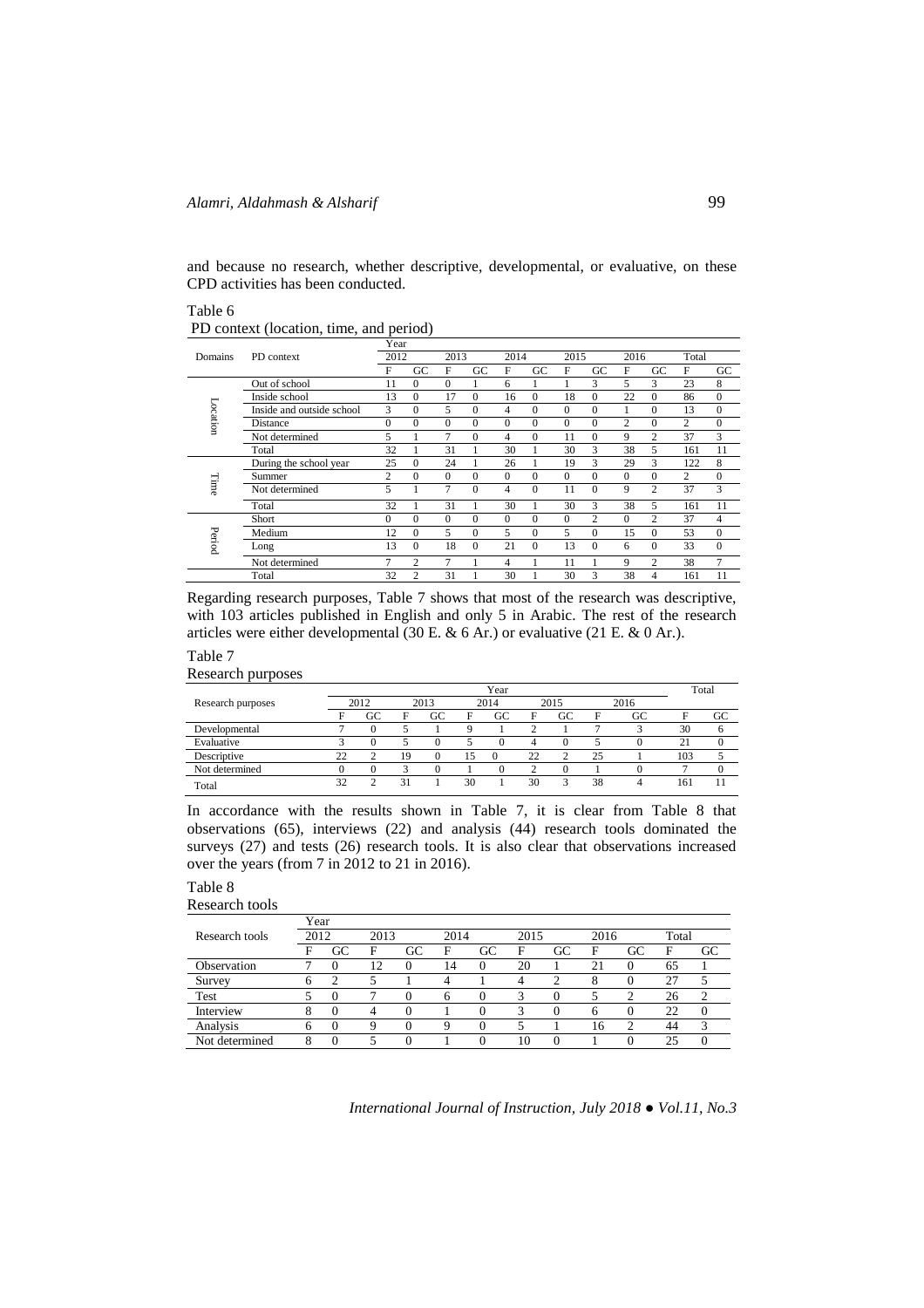Table 9 includes the type of data collected by the research studies. In accordance with the data presented in Tables 4 and 5, it is shown that most of the studies (103) were of a qualitative nature  $(69)$  or were mixed  $(34)$ . The rest  $(58)$  were either quantitative  $(28)$  or not determined (30). Again, the total number of qualitative methods and mixed methods for data collection is 69+34=103.

Table 9 Types of data

|                | Year |    |      |    |      |    |      |    |      |    |       |    |
|----------------|------|----|------|----|------|----|------|----|------|----|-------|----|
| Types of Data  | 2012 |    | 2013 |    | 2014 |    | 2015 |    | 2016 |    | Total |    |
|                | F    | GC | F    | GC | F    | GC | F    | GC | F    | GC | F     | GC |
| Ouantitative   |      |    |      |    |      |    |      |    |      |    | 28    |    |
| Oualitative    | 14   |    | 14   |    |      |    |      |    |      |    | 69    |    |
| Mixed          | 4    |    |      |    |      |    |      |    | 13   |    | 34    |    |
| Not determined |      |    |      |    |      |    | 10   |    |      |    | 30    |    |
| Total          | 32   |    | 31   |    | 30   |    | 30   | ◠  | 38   |    | 161   |    |
|                |      |    |      |    |      |    |      |    |      |    |       |    |

### **DISCUSSION**

The aim of this study was to analyse research articles related to in-service math teacher PD published in well-known English-language journals and conference proceedings from 2012 to 2016 in order to understand the trends of this research. We were specifically looking for the trends of the following subjects: the focus of PD, the types of PD, the context of PD, the objective of the research, the research tools, and the types of data collected. We presented the results of the analysis of research in GC and the rest of the world, including different regions of non-Arabic-speaking foreign countries (F) that publish in the English language.

**Focus of professional development:** The results show that most of the PD programmes that were targeted by the research studies concentrated on lesson study and constructivist-related approaches, such as inquiry, problem-solving, learning cycles, thinking skills, and the other strategies and teaching methods category. These issues fall into PCK according to Shulman (1986) and his colleagues and students (e.g., Carlsen, 1987; Gudmundsdottir & Shulman, 1987; Marks, 1990). There are three categories of teaching content knowledge, namely, the subject matter (what teachers should know about what they teach), the instructional methods (pedagogical knowledge), and a new category named pedagogical content knowledge (PCK). Shulman stressed that PCK is a special kind of content knowledge. Under PCK is knowledge related to the mathematical concepts and skills needed to teach the subject. In addition, PCK includes (content) knowledge and general knowledge related to instructional methods (pedagogical knowledge). Pedagogical content knowledge is a type of knowledge that is necessary for teacher knowledge (what teachers should know about what they teach). PCK is the combination of the two types of knowledge. The inquiry, problem-solving and thinking approaches, in addition to lesson study, can be placed under PCK, but we highlighted them to assert their importance in teaching mathematics and to inform teachers and researchers that these types of knowledge are currently attracting CPD providers as well as researchers around the globe.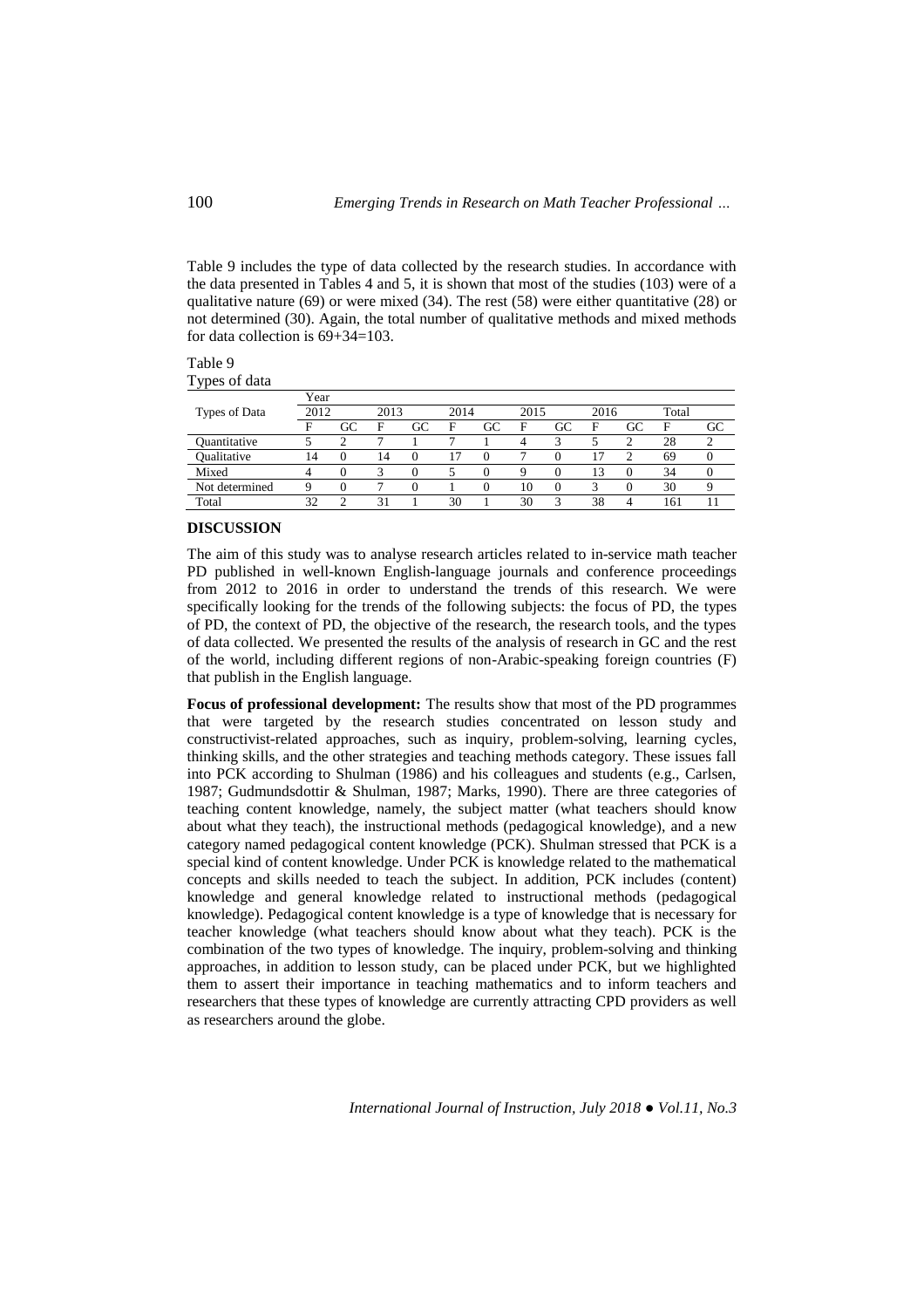**Types of professional development:** The results indicated that most of the PD programmes were delivered as training programmes and workshops, PD models, and CPD programmes (communities of practice, action research, and teacher research). Examining the results, it was found that most of the CPD programmes in the GC are in the form of short training sessions and workshops, while most PD in the the rest of the world is delivered as long-term programmes.

This result can be explained by the fact that CPD programmes in the GC are normally designed and conducted by the Ministry of Education rather than by experts from local society, as is the case in the rest of the world. GC CPD programmes are centralized, which means that they are provided or conducted in a top-down manner. The implication is that these programmes and training sessions may not tackle the real needs of math teachers. No bottom-up activities are performed. Studies (Fullan, 1993, Stern, 2007) have indicated that none of these forms alone can generate fundamental changes in either a school system's or a teacher's performance. Rather, a balanced combination of both bottom-up and top-down strategies that view teachers as "change agents" can result in the desired change. As a result, most CPD programmes are not subject to any type of evaluation, and hence, no research on these programmes or other CPD activities has been conducted.

**Context of the CPD:** The context of the CPD includes the location of the CPD (in or outside the school, on-site or distance learning), the time at which the CPD was held (summer or during the school year), and the period (the length of the time consumed in conducting the CPD). The results show that most CPD programmes in foreign countries were conducted in school or in and out of school, while the some of these programmes were held out of school or through distance programmes. By contrast, all of the CPD programmes in the GC were held centrally out of the school. Regarding the time when CPD activities were held, it is clear that almost all CPD activities were held during the school year. In addition, the results show that all CPD activities in foreign countries were of either long or medium duration, whereas all CPD activities in the GC were of very short duration. This finding indicates that no CPD programmes in the GC are well planned and that they are conducted as short and unconnected training sessions. Research related to CPD in the GC is scarce because most of the PD programmes are very short and because no research, whether descriptive, developmental or evaluative, on these CPD activities has been conducted. It can be argued that using developmental research is useful, because it might have positive effect in the development of mathematics teachers' profession.

**Research purposes:** The results show that, in general, most of the research was descriptive and that the rest of the research articles were either developmental or evaluative. These results are reasonable because a descriptive study "describes, interprets, and clarifies what in the present – often done with surveys – may be done by observation or an observational instrument", whereas developmental research is "one common type of descriptive research, but it involves the study of changes in behaviour over a period of time". Therefore, it needs more time to be completed. Evaluative research (Suchman, 1967) is one descriptive research method and is used to evaluate the results against hypothesized standards. It is also used to gather the necessary information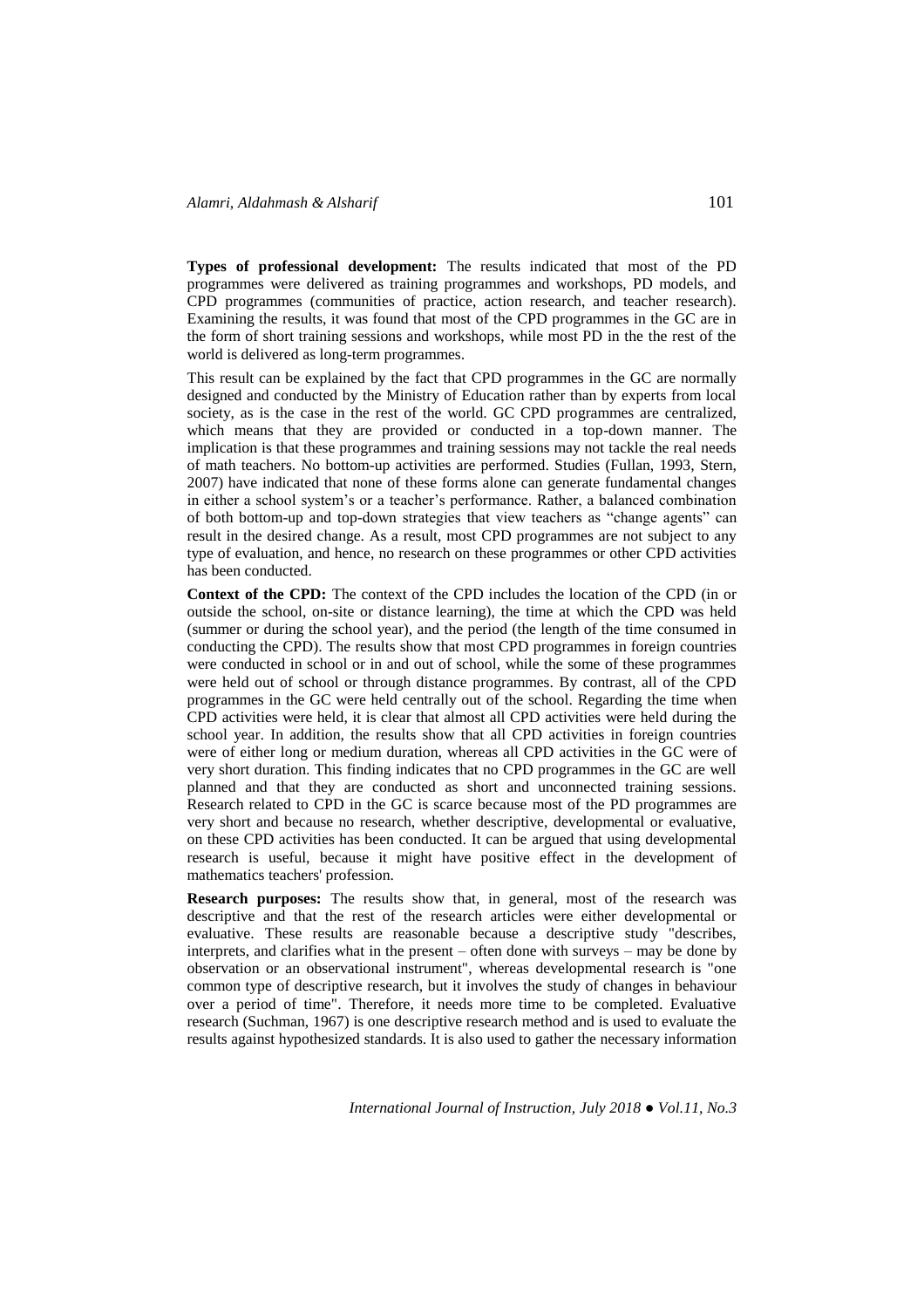for judging whether the curriculum and educational practices are aligned with standards. Evaluations should accompany each CPD programme's activities to evaluate the programme's impact and keep it on track (Weiss, 1998). Guttentag and Struening (1975) indicate that evaluation research keeps stakeholders informed and satisfied.

Descriptive research (Creswell, 2008; Cohen, Manion, & Morrison, 2007) is used to depict the participants in an accurate way. It is important for the gathering of information about prevailing conditions or situations for the purpose of description and interpretation (Aggarwal, 2008). Descriptive research includes three types: observational, case study, and survey. Gay, Mills, & Airasian (2006) criticize descriptive research by insisting that it involves "poor planning, poor implementation of research methods, and poor development of research instruments".

**Research tools:** The results show that observations, interviews, and analysis research tools were used more than surveys and tests. This finding indicates that observation is that the most suitable tool for the evaluation of the effectiveness of CPD or the effectiveness of teachers in the classroom. It might also indicate that qualitative research or mixed method research dominated research studies related to CPD. Studies have also indicated that these types of methods are important because they deepen our understanding of CPD and of any phenomena related to teachers' knowledge, competencies, skills, views or needs for CPD (Hancock, 1998).

**Types of collected data:** The results show that most of the studies were of a qualitative nature or were mixed and that a small portion of the studies were quantitative. This finding indicates that researchers who publish in English-language journals or conference proceedings prefer in-depth investigation, which widens our understanding of the phenomena related to teachers' professional skills and knowledge, CPD, or their need for CPD. As indicated by Hancock (1998), the importance of these types of qualitative and mixed methods lies in the notion that they deepen our understanding of teachers' situation and their real needs for CPD, in addition to the understanding of the real impact of the various forms of CPD conducted.

# **CONCLUSION AND IMPLICATIONS**

*The main results indicated that there is growing interest in research on PD in math and PCK., and that descriptive, developmental and evaluative research received greater attention from researchers. The results have also revealed that most of the researchers used a qualitative methodology.* The identification of emerging trends that resulted from this study can be beneficial in several ways. First, math teachers worldwide need to learn about emerging teaching approaches. Second, they should critically analyse the value and appropriateness of these trends with respect to their discipline, courses, students, teaching styles and classroom experiences. Third, CPD providers should benefit from the trends in CPD by changing their current CPD approaches, activities and environments and balancing them with successful approaches to ensure the effectiveness of their programmes. Fourth, the research trends coming out of this study can be utilized to help us select CPD programmes that enhance the learning of both teachers and students (Cox, 1995). Fifth, researchers should benefit from these trends by changing their behaviours and choose subjects that tackle real problem approaches and use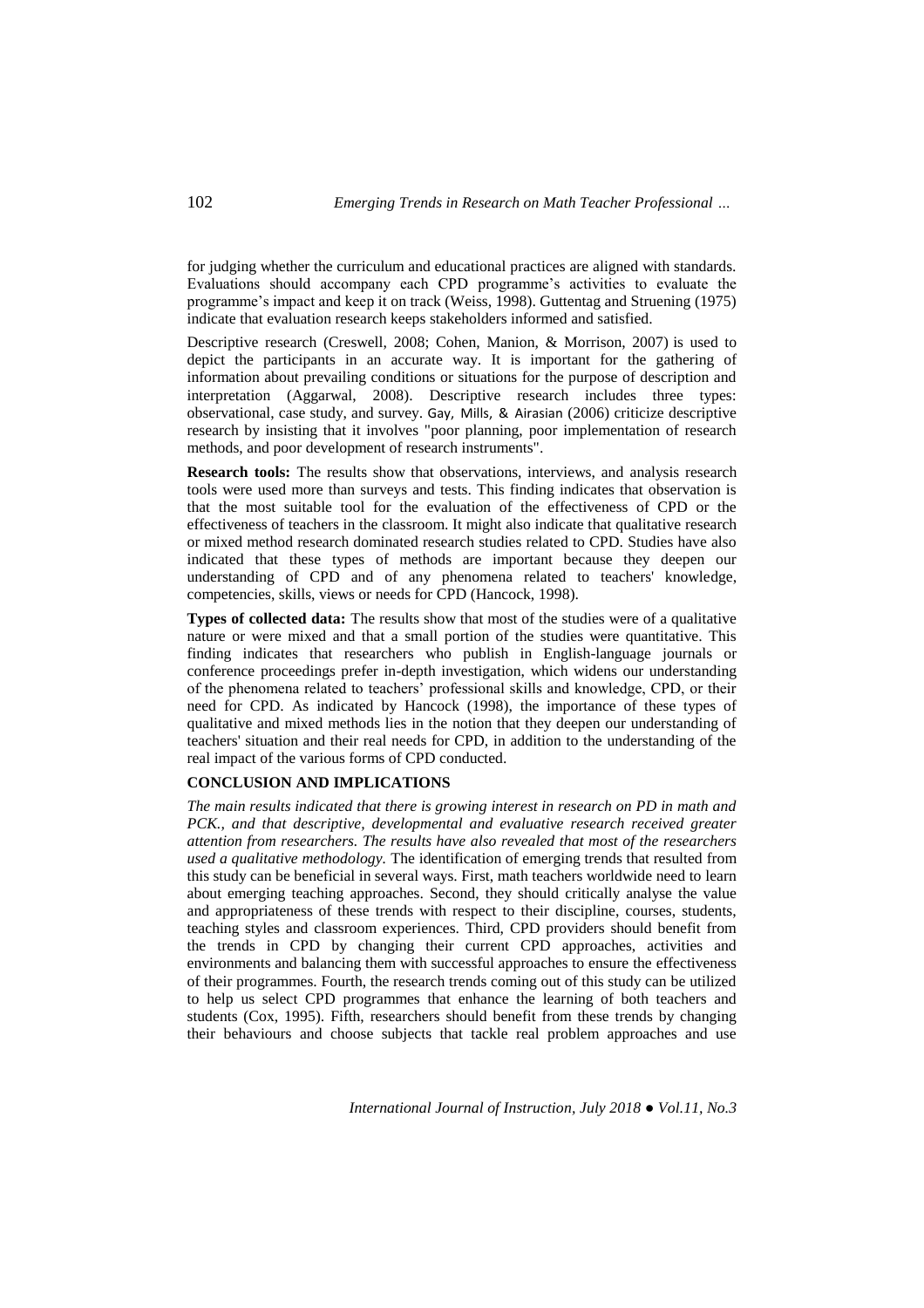research methods that make their research results more productive and more generalizable. Finally, the community is the optimal target of the study, science the development of CPD with result in the improvement of students' achievement and skill, which in turn may improve the community as a whole.

The research articles were analysed in order to extract the value and appropriateness of the trends with respect to the focus, types, and context of the evaluated PD, the research goals, the research tools, and the types of data collected. Based on the findings of this study, we offer the following recommendations:

 To achieve optimal benefits from the current emerging trends, math teachers and CPD providers need to learn about the successful CPD programmes, frameworks, approaches, and models that are emerging, and design their CPD programs accordingly

 Effort should be made to focus on how best to provide PD activities and models for mathematics teachers. These efforts should recognize the factors or features of more effective CPD programmes, which would ensure attaining positive outcomes on the student, teacher, and school levels.

 CPD for math teachers should be held in the school, and teaching staff in the colleges of education should be closely associated in planning the CPD content.

• Future research should consider the following points. First, it is necessary to conduct detailed research that captures CPD experiences by observing the interaction between the provider and teachers, between teachers and students, and among teachers. Moreover, it is important to investigate policy makers' views of what is considered effective CPD and their vision for PD in Saudi Arabia to identify future trends and directions.

The limitation of this study lies in the fact that research in other main languages such as French, Chinese, have not been considered in this analysis because we are not aware of these languages, But this limitation may not prevent us from comparing the Gulf Countries research in CPD with the rest of the world, because researchers from all over the world participated in the targeted journals or conferences, which publishes in the English-Language.

# **REFERENCES**

Aggarwal, Y. P. (2008). *Statistics of Education*. (2nd Ed.) Delhi: Sterling.

American Federation of Teachers. (2011). Recommendations of the AFT Ad Hoc Committee on Standards rollout. Washington, DC.

Back, J., Hirst, C., De Geest, E., Joubert, M., & Sutherland, R. (2009). *Final report: Researching effective CPD in mathematics education* (RECME). url: https://www.ncetm.org.uk/files/387088/NCETM+RE CME+Final+Report.pdf (Accessed: Nov. 22, 2013)..

Butler, D. L., & Schnellert, L. (2012). Collaborative inquiry in teacher professional development. *Teaching and Teacher Education,* 28:1206-1220.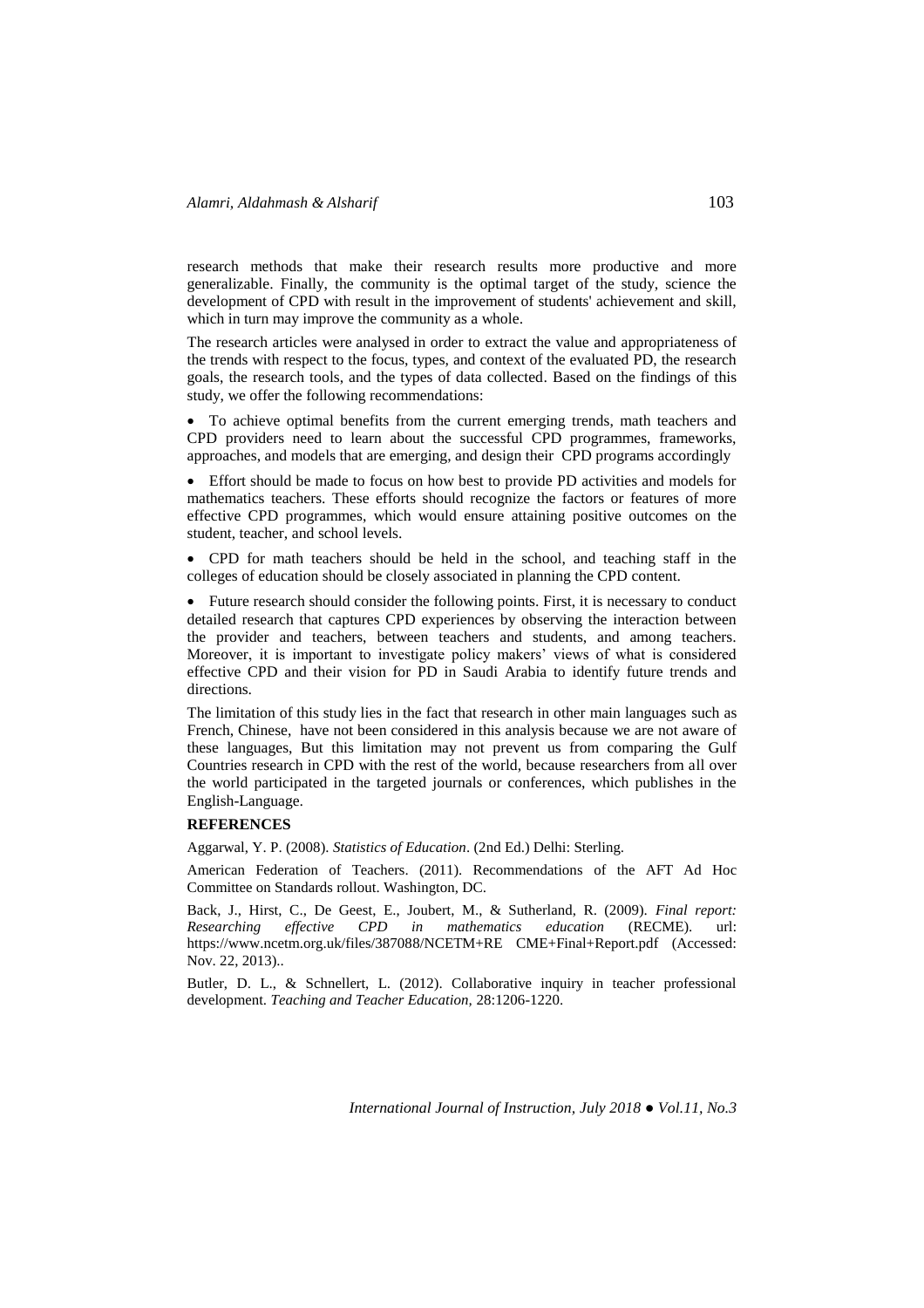[Cavas, B.](http://aggr.ukm.um.si/vufind/EDS/Search?lookfor=Cavas%2C+B%2E&type=AU) (2015) [Research Trends in Science Education International: A](http://aggr.ukm.um.si/vufind/EdsRecord/eric,EJ1086555)  Content Analysis [for the Last Five Years \(2011-2015\).](http://aggr.ukm.um.si/vufind/EdsRecord/eric,EJ1086555) *Science Education International, 26*/4, 573-588.

Cavas, B., Cavas, P., Ozdem, Y., Rannikmae, M., & Ertepinar, H. (2012) "Research Trends in Science Education from the Perspectives of Journal of Baltic Science Education: A Content Analysis from 2002 to 2011. *Journal of Baltic Science Education,* 1/1, 94-102.

Chiappetta, E. L. (1976). A review of Piagetian studies relevant to science instruction at the secondary and college level. Science Education, 60/2, 253- 261.

Cohen, L., Manion, L., & Morrison, K. (2007). *Research methods in education*. New York:

Cordingly, P., Bell, M., Rundell, B., and Evans, D. (2003). *The impact of collaborative CPD on classroom teaching and learning. In: Research Evidence in Education Library*. London: EPPI-Centre, Social Science Research Unit, Institute of Education, University of London. url: h ttp://eppi.ioe.ac.uk/cms/Default.aspx?tabid=132 (Accessed: Nov. 27, 2013).

Cox, M.D. (1995). *Emerging Trends in College Teaching for the 21st Century*. In Essays on Teaching Excellence Toward the Best in the Academy 6(6), 1994- 1995. A publication of The Professional and Organizational Development Network in Higher Education. (www.podnetwork.org). Retrieved from Google Nov. 2013.

Creswell, J. (2008). *Educational research: Planning, conducting, and evaluating quantitative and qualitative research*. New Jersey: Pearson: Merrill Prentice Hall.

Darling-Hammond, L., Chung Wei, R., Andree, A., & Richardson, N. (2009). *Professional learning in the learning profession: A status report on teacher development in the United Countries and abroad.* Oxford, OH: National Staff Development Council.

Edwards, J. L., & Newton, R. R. (1995, April). *The effect of cognitive coaching on teacher efficacy and empowerment.* Paper presented at the annual meeting of the American Educational Research Association, San Francisco.

Falkenheim, J. C. (2010). *Interdisciplinary Dissertation Research*. InfoBrief NSF 10-316. Arlington, VA: Division of Science Resources Statistics, National Science Foundation. Available at http://www.nsf.gov/statistics/infbrief/nsf10316/

Fullan, M. G. (1993). *The complexity of the change process*. In Change forces: Probing the depth of educational reform, pp. 19-41. Falme Press.

Gay, L., Mills, G., & Airasian, P. (2006). *Educational research: Competencies for analysis and applications*. New Jersey: Pearson Education, Inc.

Gudmundsdottir S.(1990b). Nancy: pedagogical content knowledge of an expert teacher. Paper presented at the Annual Meeting of the American Educational Research Association, Boston.

Gudmundsdottir, S. (1998). *La naturaleza narrativa del saber pedagógico sobre los contenidos*. En H. McEwan y K. Egan (compls.), La narrativa en la enseñanza, el aprendizaje y la investigación. Buenos Aires: Amorrortu, 52-71.

Gudmundsdottir, S.(1990a). *Curriculum stories: four case studies of social studies teaching*. En C. Day, M. Pope y P. Denicolo (eds.), Insights into Teachers' Thinking and Practice. Londres: Falmer Press, 105-118.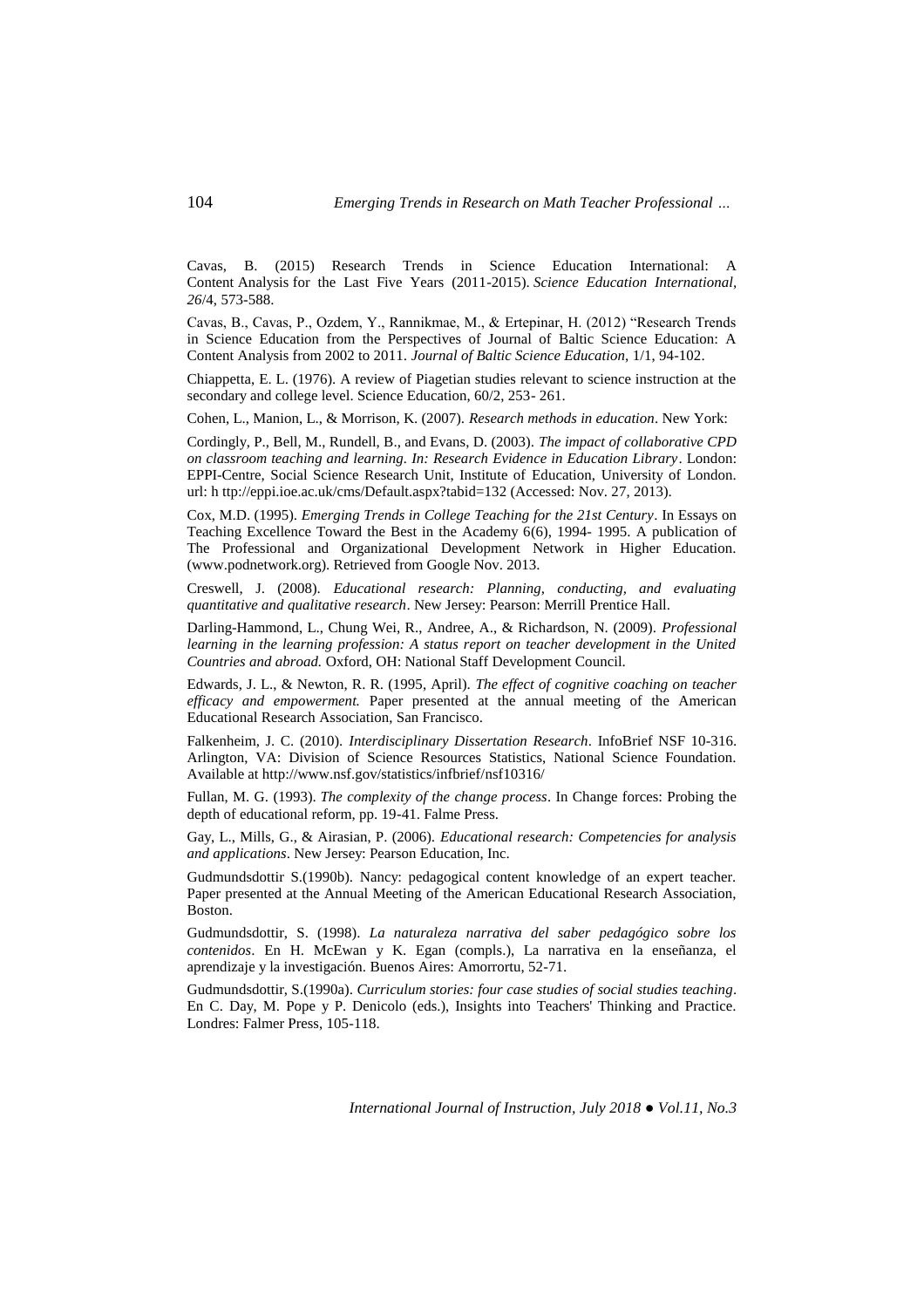Guskey, T. R. (1986) Staff development and the process of teacher change, *Educational Researcher,* 15/5, 5-12.

Guskey, T.R, (2000). *Evaluating Professional Development*. Thousand Oaks, CA: Corwin Press

Guttentag, M., & Struening, E. (1975). *Handbook of evaluation research.* Beverly Hills, CA: Sage.

Hancock, B. (1998). *An Introduction to Qualitative Research. Nottingham*, UK: Trent Focus Group, Division of General Practice, University of Nottingham.

Henson, R. K. (2001). *Teacher self-efficacy: Substantive implications and measurement dilemmas*. Paper presented at the Annual Meeting of the Educational Research Exchange, College Station, TX.

Jacobs, J. A., Frickel, S. (2009). Interdisciplinary: a critical assessment. *Annual Review of Sociology 35*:43–65.

Joubert, M., and Sutherland, R. (2008). *A perspective on the literature: CPD for teachers of mathematics.* Sheffield: NCETM.

Karimi M. N. (2011). The effects of professional development initiatives on EFL teachers' degree of self-efficacy. *Australian Journal of Teacher Education* 36/6, pp. 50–62.

Kennedy, A. (2005). Models of continuing professional development: A framework for analysis. *Journal of In-Service Education,* 31/2, 235-250.

Lee, M. H., Wu, Y. T., & Tsai, C. C. (2009). Research trends in science education from 2003 to 2007: A content analysis of publications in selected journals. *International Journal of Science Education, 31*/15, 1999-2020.

Marks, R. (1990). Pedagogical content knowledge: From a mathematical case to a modified conception. *Journal of Teacher Education,* 41/3, 3-11.

[Martin-Dorta, N., Saorin, J. L., Contero, M. \(2011\)](http://www.sciencedirect.com/science/article/pii/S0360131515300804#bib170). Web-based spatial training using handheld touch screen devices. *Educational Technology & Society, 14*: 163–177. Retrieved from [http://www.ifets.info/journals/14\\_3/14.pdf](http://www.ifets.info/journals/14_3/14.pdf)

McNamara, O., Jaworski , B., Rowland, T., Hodgen, J. and Prestage, S. (2002). *Developing mathematics teaching and teachers*. (See [http://mathsteachdev.mathsed.org.uk.](http://mathsteachdev.mathsed.org.uk/))

Menand, L. (2010). *The Marketplace of Ideas: Reform and Resistance in the American University*. New York: Norton.

Millar, M. M, Dillman, D. A. (2010). *Defining and identifying interdisciplinary research among doctoral candidates.* Technical Report #10-063b. Pullman, WA: Social and Economic Sciences Research Center, Washington State University.

Millar, M. M. (2011*). Interdisciplinary research among U.S. doctoral graduates: an examination of definitions, measurement, early career outcomes, and sex differences*. Ph.D. Dissertation. Pullman, WA: Department of Sociology, Washington State University.

Millett A., Askew M. and Simon S. (2002). *Responses of teachers to a course of intensive training*. King's College London: The Leverhulme Numeracy Research Project. Roberts, G. (2002) SET for success. The supply of people with science, technology, engineering and mathematics skills. The Report of Sir Gareth Roberts's Review. London: HM Treasury.